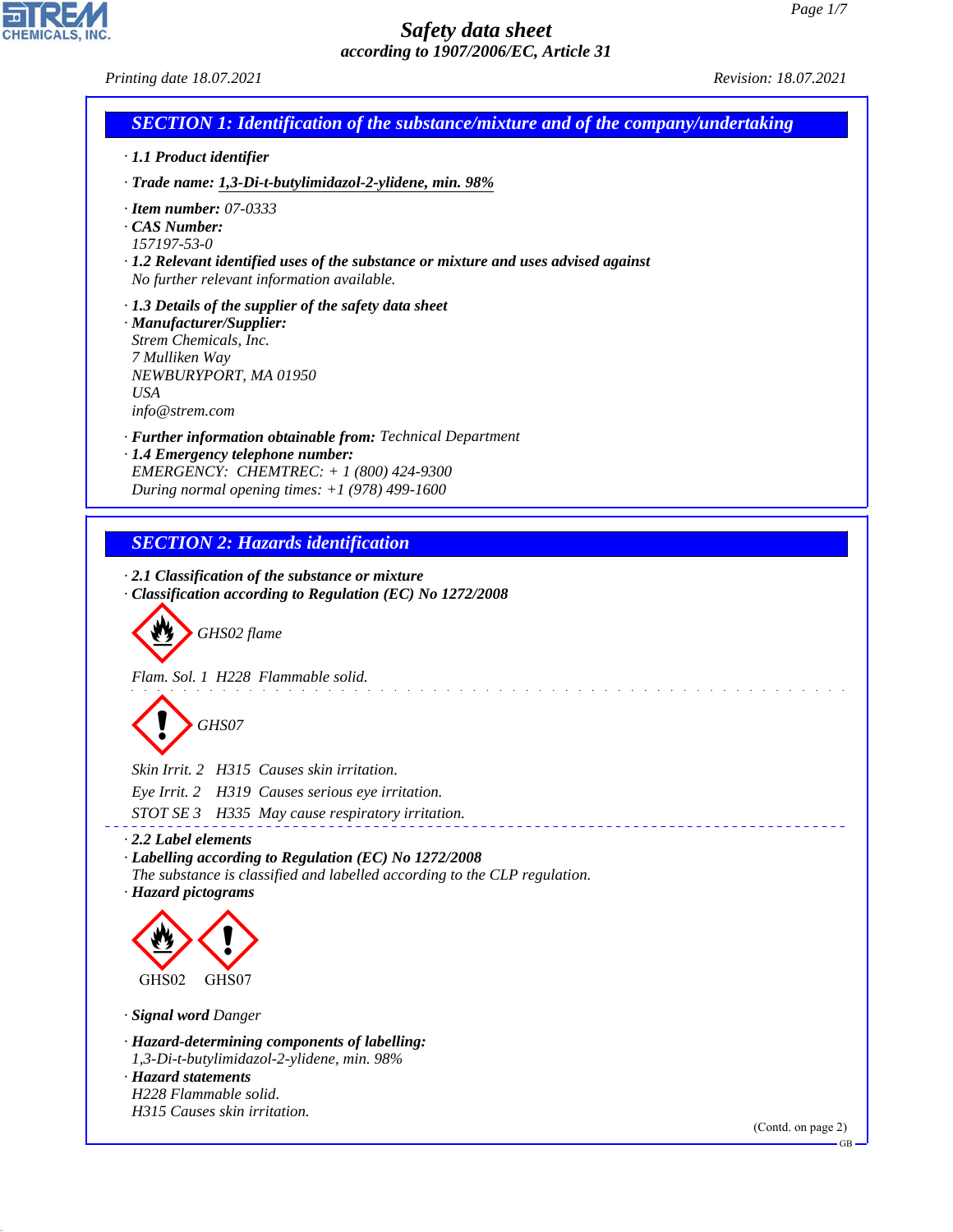*Printing date 18.07.2021 Revision: 18.07.2021*

### *Trade name: 1,3-Di-t-butylimidazol-2-ylidene, min. 98%*

|                                     | (Contd. of page 1)                                                                                    |
|-------------------------------------|-------------------------------------------------------------------------------------------------------|
| H319 Causes serious eye irritation. |                                                                                                       |
|                                     | H335 May cause respiratory irritation.                                                                |
| · Precautionary statements          |                                                                                                       |
| <i>P231</i>                         | Handle under inert gas.                                                                               |
| P <sub>235</sub>                    | Keep cool.                                                                                            |
| $P301 + P310$                       | IF SWALLOWED: Immediately call a POISON CENTER/doctor.                                                |
|                                     | P305+P351+P338 IF IN EYES: Rinse cautiously with water for several minutes. Remove contact lenses, if |
|                                     | present and easy to do. Continue rinsing.                                                             |
| $P403 + P233$                       | Store in a well-ventilated place. Keep container tightly closed.                                      |
| <i>P501</i>                         | Dispose of contents/container in accordance with local/regional/national/international                |
|                                     | regulations.                                                                                          |
| $\cdot$ 2.3 Other hazards           |                                                                                                       |
|                                     | · Results of PBT and vPvB assessment                                                                  |

*· PBT: Not applicable.*

*· vPvB: Not applicable.*

# *SECTION 3: Composition/information on ingredients*

*· 3.1 Chemical characterisation: Substances*

*· CAS No. Description*

*157197-53-0 1,3-Di-t-butylimidazol-2-ylidene, min. 98%*

# *SECTION 4: First aid measures*

*· 4.1 Description of first aid measures*

*· General information: Immediately remove any clothing soiled by the product.*

*· After inhalation: In case of unconsciousness place patient stably in side position for transportation.*

*· After skin contact: Immediately wash with water and soap and rinse thoroughly.*

*· After eye contact:*

*Rinse opened eye for several minutes under running water. If symptoms persist, consult a doctor.*

*· After swallowing: If symptoms persist consult doctor.*

*· 4.2 Most important symptoms and effects, both acute and delayed No further relevant information available.*

*· 4.3 Indication of any immediate medical attention and special treatment needed*

*No further relevant information available.*

# *SECTION 5: Firefighting measures*

*· 5.1 Extinguishing media*

*· Suitable extinguishing agents: Use fire extinguishing methods suitable to surrounding conditions.*

*· 5.2 Special hazards arising from the substance or mixture No further relevant information available.*

*· 5.3 Advice for firefighters*

44.1.1

*· Protective equipment: No special measures required.*

# *SECTION 6: Accidental release measures*

*· 6.1 Personal precautions, protective equipment and emergency procedures Wear protective equipment. Keep unprotected persons away.*

*· 6.2 Environmental precautions: No special measures required.*

*· 6.3 Methods and material for containment and cleaning up:*

*Dispose contaminated material as waste according to item 13.*

(Contd. on page 3)

GB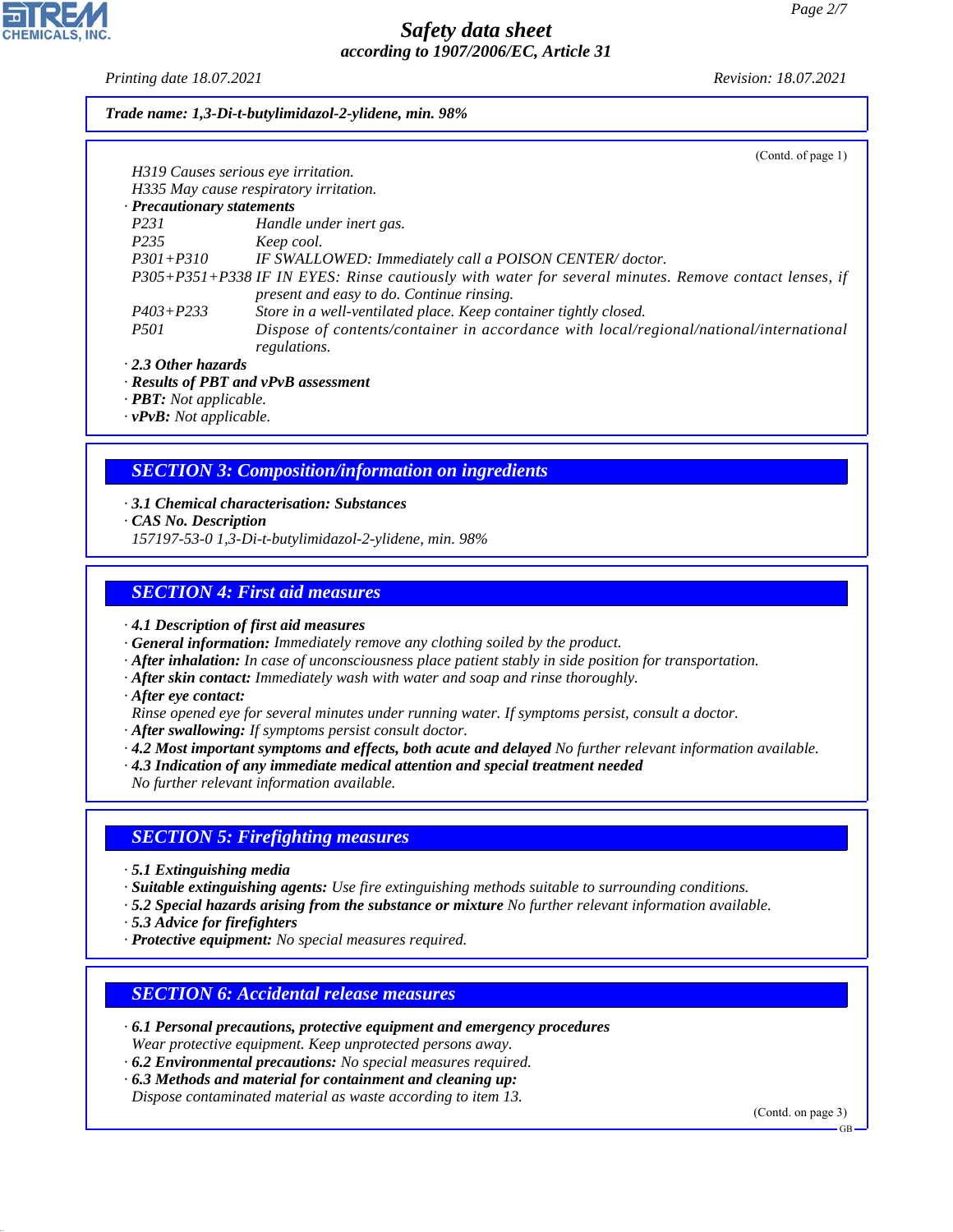### *Printing date 18.07.2021 Revision: 18.07.2021*

#### *Trade name: 1,3-Di-t-butylimidazol-2-ylidene, min. 98%*

*Ensure adequate ventilation.*

- *· 6.4 Reference to other sections*
- *See Section 7 for information on safe handling.*
- *See Section 8 for information on personal protection equipment.*
- *See Section 13 for disposal information.*

# *SECTION 7: Handling and storage*

- *· 7.1 Precautions for safe handling Ensure good ventilation/exhaustion at the workplace.*
- *· Handling: Handle under inert gas.*
- *· Information about fire and explosion protection: Keep ignition sources away - Do not smoke. Protect against electrostatic charges.*
- *· 7.2 Conditions for safe storage, including any incompatibilities*
- *· Storage:*
- *Keep cool.*
- *Store contents under inert gas.*
- *· Requirements to be met by storerooms and receptacles: No special requirements.*
- *· Information about storage in one common storage facility: Not required.*
- *· Further information about storage conditions:*
- *Keep container tightly sealed.*
- *Store in cool, dry conditions in well sealed receptacles.*
- *· Recommended storage temperature: Store at temperatures not exceeding -18 °C. Keep cool.*
- *· 7.3 Specific end use(s) No further relevant information available.*

# *SECTION 8: Exposure controls/personal protection*

- *· Additional information about design of technical facilities: No further data; see item 7.*
- *· 8.1 Control parameters*
- *· Ingredients with limit values that require monitoring at the workplace: Not required.*
- *· Additional information: The lists valid during the making were used as basis.*
- *· 8.2 Exposure controls*
- *· Personal protective equipment:*
- *· General protective and hygienic measures:*
- *Keep away from foodstuffs, beverages and feed. Immediately remove all soiled and contaminated clothing Wash hands before breaks and at the end of work. Avoid contact with the eyes and skin.*
- *· Respiratory protection:*
- *In case of brief exposure or low pollution use respiratory filter device. In case of intensive or longer exposure use self-contained respiratory protective device.*
- *· Protection of hands:*



44.1.1

\_S*Protective gloves*

*The glove material has to be impermeable and resistant to the product/ the substance/ the preparation. Due to missing tests no recommendation to the glove material can be given for the product/ the preparation/ the chemical mixture.*

*Selection of the glove material on consideration of the penetration times, rates of diffusion and the degradation* (Contd. on page 4)



(Contd. of page 2)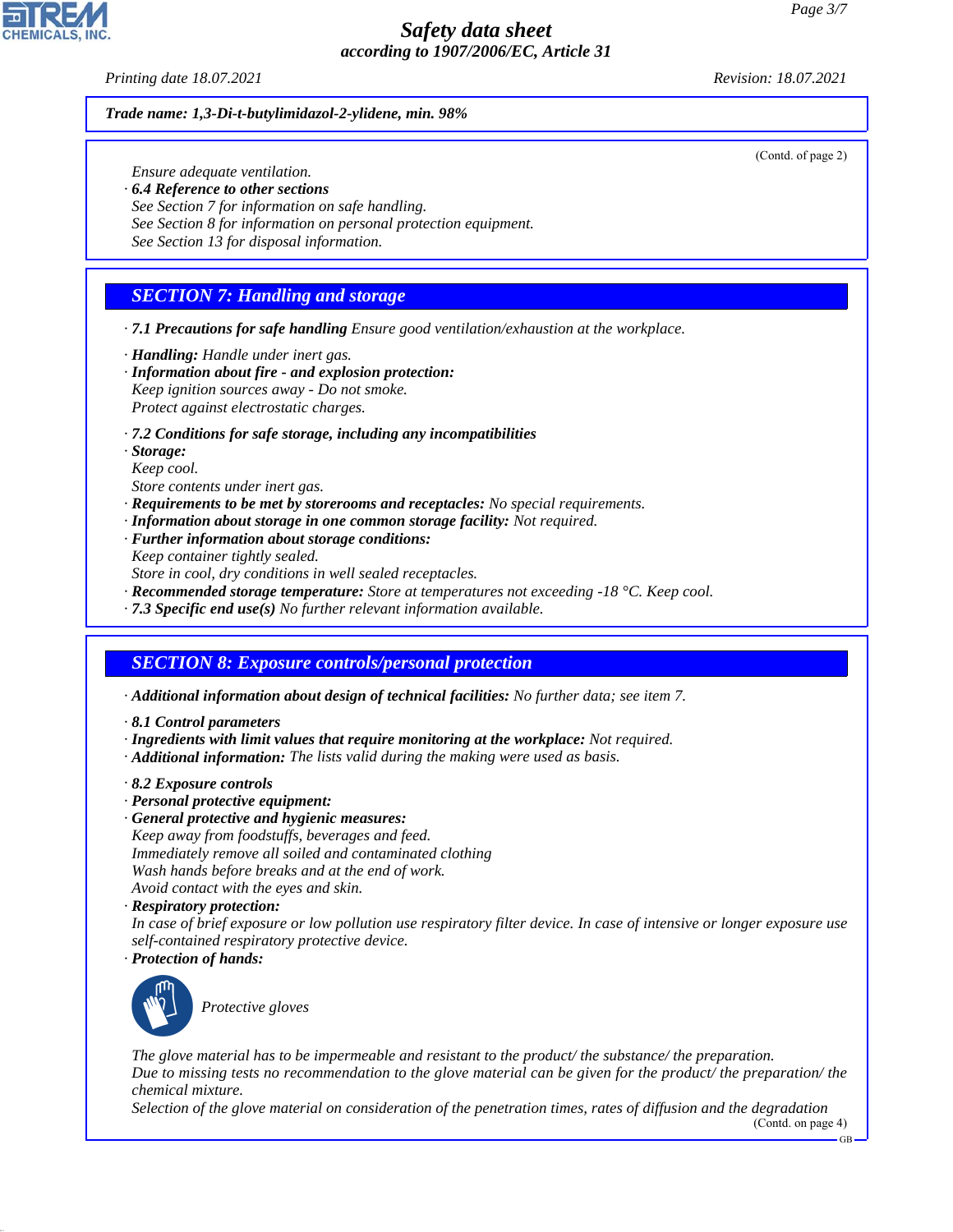*Printing date 18.07.2021 Revision: 18.07.2021*

| Trade name: 1,3-Di-t-butylimidazol-2-ylidene, min. 98%                                                                 |                                                                                                                                                                                                                                    |
|------------------------------------------------------------------------------------------------------------------------|------------------------------------------------------------------------------------------------------------------------------------------------------------------------------------------------------------------------------------|
|                                                                                                                        | (Contd. of page 3)                                                                                                                                                                                                                 |
| · Material of gloves<br>varies from manufacturer to manufacturer.<br>· Penetration time of glove material<br>observed. | The selection of the suitable gloves does not only depend on the material, but also on further marks of quality and<br>The exact break through time has to be found out by the manufacturer of the protective gloves and has to be |
| $\cdot$ Eye protection:                                                                                                |                                                                                                                                                                                                                                    |
| Tightly sealed goggles                                                                                                 |                                                                                                                                                                                                                                    |
| .9.1 Information on basic physical and chemical properties                                                             |                                                                                                                                                                                                                                    |
| <b>General Information</b>                                                                                             |                                                                                                                                                                                                                                    |
| $\cdot$ Appearance:                                                                                                    |                                                                                                                                                                                                                                    |
| Form:<br>Colour:                                                                                                       | Crystalline                                                                                                                                                                                                                        |
| $\cdot$ Odour:                                                                                                         | White<br><b>Odourless</b>                                                                                                                                                                                                          |
| · Odour threshold:                                                                                                     | Not determined.                                                                                                                                                                                                                    |
| $\cdot$ pH-value:                                                                                                      | Not applicable.                                                                                                                                                                                                                    |
| Change in condition                                                                                                    |                                                                                                                                                                                                                                    |
| <b>Melting point/freezing point:</b>                                                                                   | $71-72$ °C                                                                                                                                                                                                                         |
| Initial boiling point and boiling range: Undetermined.                                                                 |                                                                                                                                                                                                                                    |
| · Flash point:                                                                                                         | Not applicable.                                                                                                                                                                                                                    |
| · Flammability (solid, gas):                                                                                           | Flammable.                                                                                                                                                                                                                         |
| · Ignition temperature:                                                                                                |                                                                                                                                                                                                                                    |
| <b>Decomposition temperature:</b>                                                                                      | Not determined.                                                                                                                                                                                                                    |
| · Auto-ignition temperature:                                                                                           | Not determined.                                                                                                                                                                                                                    |
| · Explosive properties:                                                                                                | Not determined.                                                                                                                                                                                                                    |
| · Explosion limits:                                                                                                    |                                                                                                                                                                                                                                    |
| Lower:                                                                                                                 | Not determined.                                                                                                                                                                                                                    |
| <b>Upper:</b>                                                                                                          | Not determined.                                                                                                                                                                                                                    |
| · Vapour pressure:                                                                                                     | Not applicable.                                                                                                                                                                                                                    |
| · Density:                                                                                                             | Not determined.                                                                                                                                                                                                                    |
| · Relative density                                                                                                     | Not determined.                                                                                                                                                                                                                    |
| · Vapour density                                                                                                       | Not applicable.                                                                                                                                                                                                                    |
| · Evaporation rate                                                                                                     | Not applicable.                                                                                                                                                                                                                    |
| · Solubility in / Miscibility with                                                                                     |                                                                                                                                                                                                                                    |
| water:                                                                                                                 | Insoluble.                                                                                                                                                                                                                         |
| · Partition coefficient: n-octanol/water:                                                                              | Not determined.                                                                                                                                                                                                                    |
| · Viscosity:                                                                                                           |                                                                                                                                                                                                                                    |
| Dynamic:<br>Kinematic:                                                                                                 | Not applicable.<br>Not applicable.                                                                                                                                                                                                 |
|                                                                                                                        |                                                                                                                                                                                                                                    |
| · Solvent content:                                                                                                     |                                                                                                                                                                                                                                    |
| Organic solvents:                                                                                                      | $0.0\%$                                                                                                                                                                                                                            |
| $VOC$ (EC)                                                                                                             | 0.00%                                                                                                                                                                                                                              |
| Solids content:                                                                                                        | 100.0%                                                                                                                                                                                                                             |
|                                                                                                                        | (Contd. on page 5)                                                                                                                                                                                                                 |



44.1.1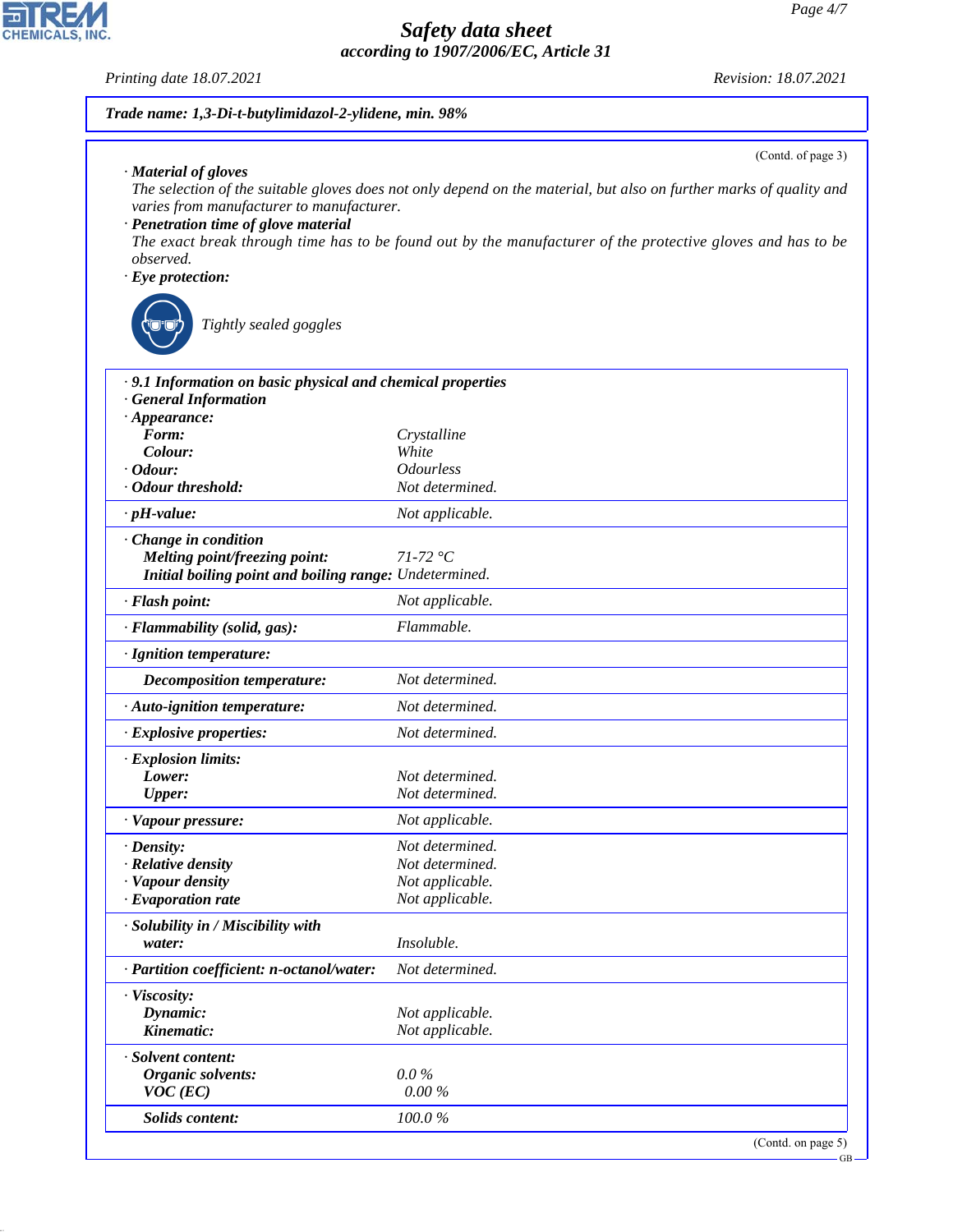*Printing date 18.07.2021 Revision: 18.07.2021*

(Contd. of page 4)

*Trade name: 1,3-Di-t-butylimidazol-2-ylidene, min. 98%*

*· 9.2 Other information No further relevant information available.*

## *SECTION 10: Stability and reactivity*

- *· 10.1 Reactivity No further relevant information available.*
- *· 10.2 Chemical stability*
- *· Thermal decomposition / conditions to be avoided: No decomposition if used according to specifications.*
- *· 10.3 Possibility of hazardous reactions No dangerous reactions known.*
- *· 10.4 Conditions to avoid No further relevant information available.*
- *· 10.5 Incompatible materials: No further relevant information available.*

*· 10.6 Hazardous decomposition products: No dangerous decomposition products known.*

### *SECTION 11: Toxicological information*

*· 11.1 Information on toxicological effects*

- *· Acute toxicity Based on available data, the classification criteria are not met.*
- *· Primary irritant effect:*
- *· Skin corrosion/irritation*
- *Causes skin irritation.*
- *· Serious eye damage/irritation Causes serious eye irritation.*
- *· Respiratory or skin sensitisation Based on available data, the classification criteria are not met.*
- *· CMR effects (carcinogenity, mutagenicity and toxicity for reproduction)*
- *· Germ cell mutagenicity Based on available data, the classification criteria are not met.*
- *· Carcinogenicity Based on available data, the classification criteria are not met.*
- *· Reproductive toxicity Based on available data, the classification criteria are not met.*
- *· STOT-single exposure*
- *May cause respiratory irritation.*
- *· STOT-repeated exposure Based on available data, the classification criteria are not met.*
- *· Aspiration hazard Based on available data, the classification criteria are not met.*

## *SECTION 12: Ecological information*

- *· 12.1 Toxicity*
- *· Aquatic toxicity: No further relevant information available.*
- *· 12.2 Persistence and degradability No further relevant information available.*
- *· 12.3 Bioaccumulative potential No further relevant information available.*
- *· 12.4 Mobility in soil No further relevant information available.*
- *· Additional ecological information:*
- *· General notes: Not known to be hazardous to water.*
- *· 12.5 Results of PBT and vPvB assessment*
- *· PBT: Not applicable.*
- *· vPvB: Not applicable.*

44.1.1

*· 12.6 Other adverse effects No further relevant information available.*

(Contd. on page 6)

GB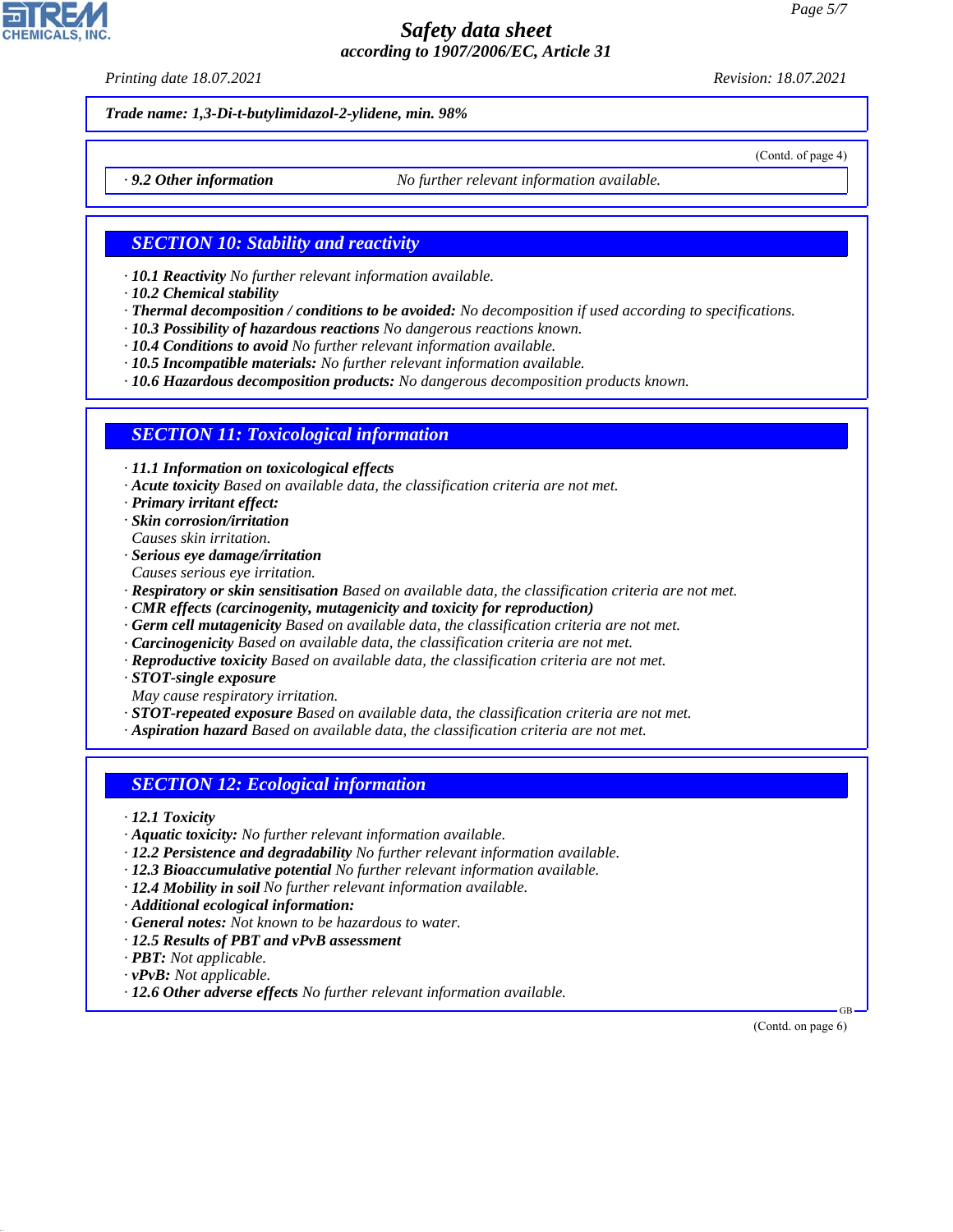*Printing date 18.07.2021 Revision: 18.07.2021*

*Trade name: 1,3-Di-t-butylimidazol-2-ylidene, min. 98%*

(Contd. of page 5)

## *SECTION 13: Disposal considerations*

*· 13.1 Waste treatment methods*

### *· Recommendation*

*Must not be disposed together with household garbage. Do not allow product to reach sewage system.*

- *· Uncleaned packaging:*
- *· Recommendation: Disposal must be made according to official regulations.*

| $\cdot$ 14.1 UN-Number<br>· ADR, IMDG, IATA                                  | <i>UN1325</i>                                                                        |
|------------------------------------------------------------------------------|--------------------------------------------------------------------------------------|
| $\cdot$ 14.2 UN proper shipping name<br>$\cdot$ ADR<br>$\cdot$ IMDG, IATA    | 1325 FLAMMABLE SOLID, ORGANIC, N.O.S.<br>FLAMMABLE SOLID, ORGANIC, N.O.S.            |
| · 14.3 Transport hazard class(es)<br>$\cdot$ ADR, IMDG                       |                                                                                      |
|                                                                              |                                                                                      |
| · Class<br>$\cdot$ Label                                                     | $\overline{4}$<br>4.1                                                                |
| $\cdot$ IATA                                                                 |                                                                                      |
|                                                                              |                                                                                      |
| · Class                                                                      | 4.1 Flammable solids, self-reactive substances and solid<br>desensitised explosives. |
| $-Label$                                                                     | 4.1                                                                                  |
| · 14.4 Packing group<br>· ADR, IMDG, IATA                                    | I                                                                                    |
| · 14.5 Environmental hazards:<br>· Marine pollutant:                         | No                                                                                   |
| · 14.6 Special precautions for user<br>· EMS Number:<br>· Stowage Category   | Not applicable.<br>$F-A, S-G$<br>B                                                   |
| · 14.7 Transport in bulk according to Annex II of<br>Marpol and the IBC Code | Not applicable.                                                                      |
| · Transport/Additional information:                                          |                                                                                      |
| $-ADR$<br>$\cdot$ Limited quantities (LQ)                                    | 1 kg                                                                                 |
|                                                                              | (Contd. on page 7)                                                                   |



44.1.1